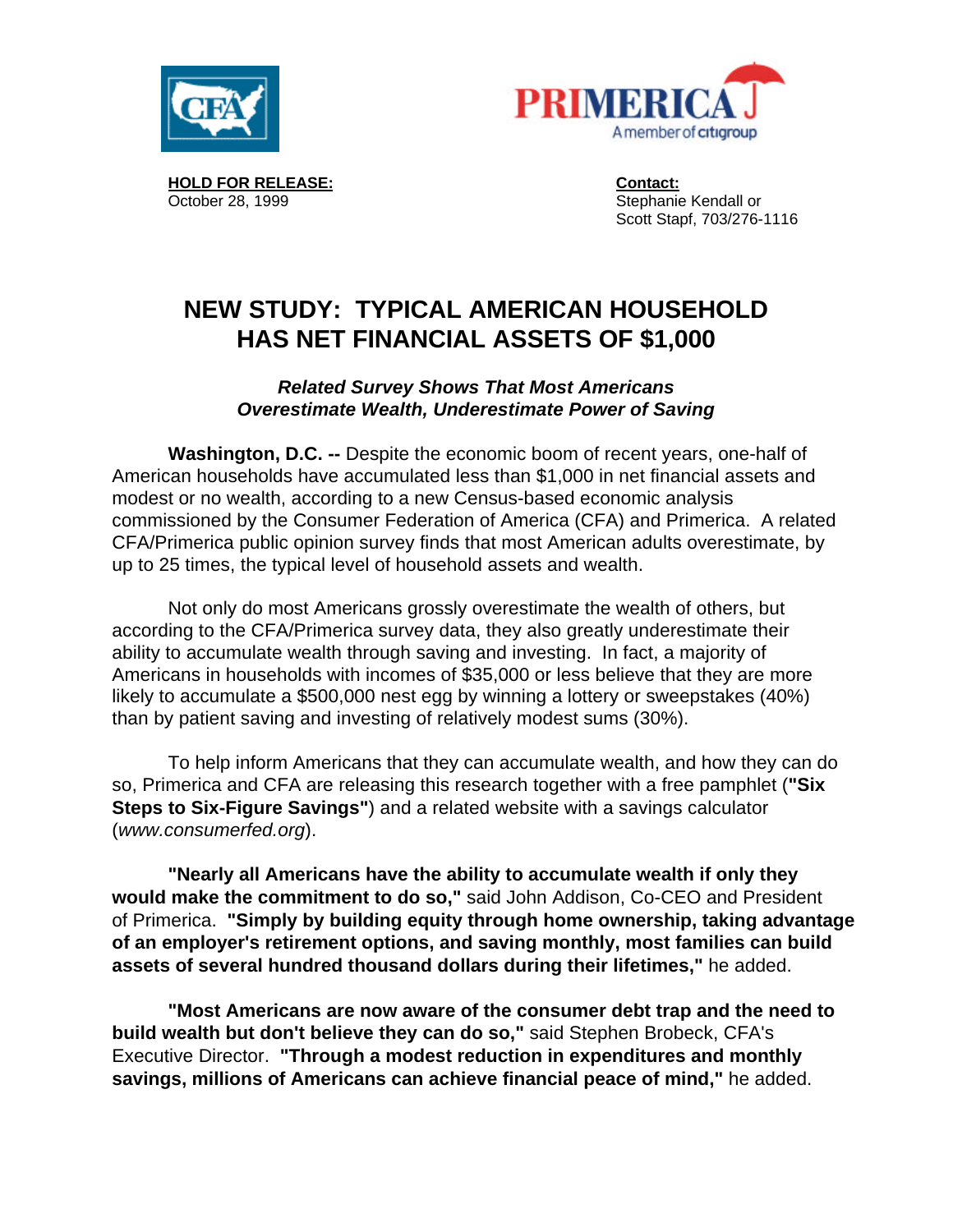# **Typical Household Has Few Financial Assets and Modest Wealth**

In research commissioned by CFA and Primerica, economist Joseph M. Anderson of Capital Research Associates found that the typical American household has few net financial assets (\$1,000) and modest net wealth (\$35,500). Anderson used 1995 data collected by the U.S. Bureau of the Census in the Survey of Income and Program Participation (SIPP), the most recent available government data on household assets and wealth. (Assets in IRA and Keogh accounts, but not those in defined benefit or defined contribution pension plans, including 401(k)s, are part of these data. According to the Fed's 1995 Survey of Consumer Finances, only 27% of households were covered under a 401(k) plan.)

**"The majority of working Americans have not benefited directly from the rise in stock prices,"** said Brobeck. **"In fact, more than half of all households hold no stock,"** he added.

An important reason for the low net financial assets, according to Anderson, is consumer debt. The typical household held consumer debts that totaled well over one half of gross financial assets. Moreover, the one-fifth of households with the lowest net assets held, by far, the highest consumer debts, most of them unsecured (mainly credit card debt).

What is especially striking is that the one-fifth with the least financial assets typically had middle incomes, not low incomes. The median income of this quintile was \$31,700, while the median incomes of the next two quintiles (by financial assets) were \$13,100 and \$25,500 respectively. The main reason for this apparent anomaly was consumer debt -- the typical member of this quintile held \$4,700 more in unsecured debt than in gross financial assets.

Anderson's research also found a strong relation between age and assets/wealth. But no 10-year age cohort had large asset levels. Those 65 to 74 years of age, the wealthiest, held median net financial assets of \$12,500 and net wealth of \$97,474, most of which represented home equity.

# **Americans Overestimate Wealth of Others But Underestimate Their Own Ability to Accumulate Assets**

In a public opinion survey commissioned by CFA and Primerica, the Opinion Research Corporation International (ORC) learned that Americans overestimate the wealth of others and underestimate their personal ability to build wealth. In fact, low and moderate income Americans believe they have a better chance of accumulating \$500,000 through winning the lottery or sweepstakes than through saving/investing a portion of their incomes.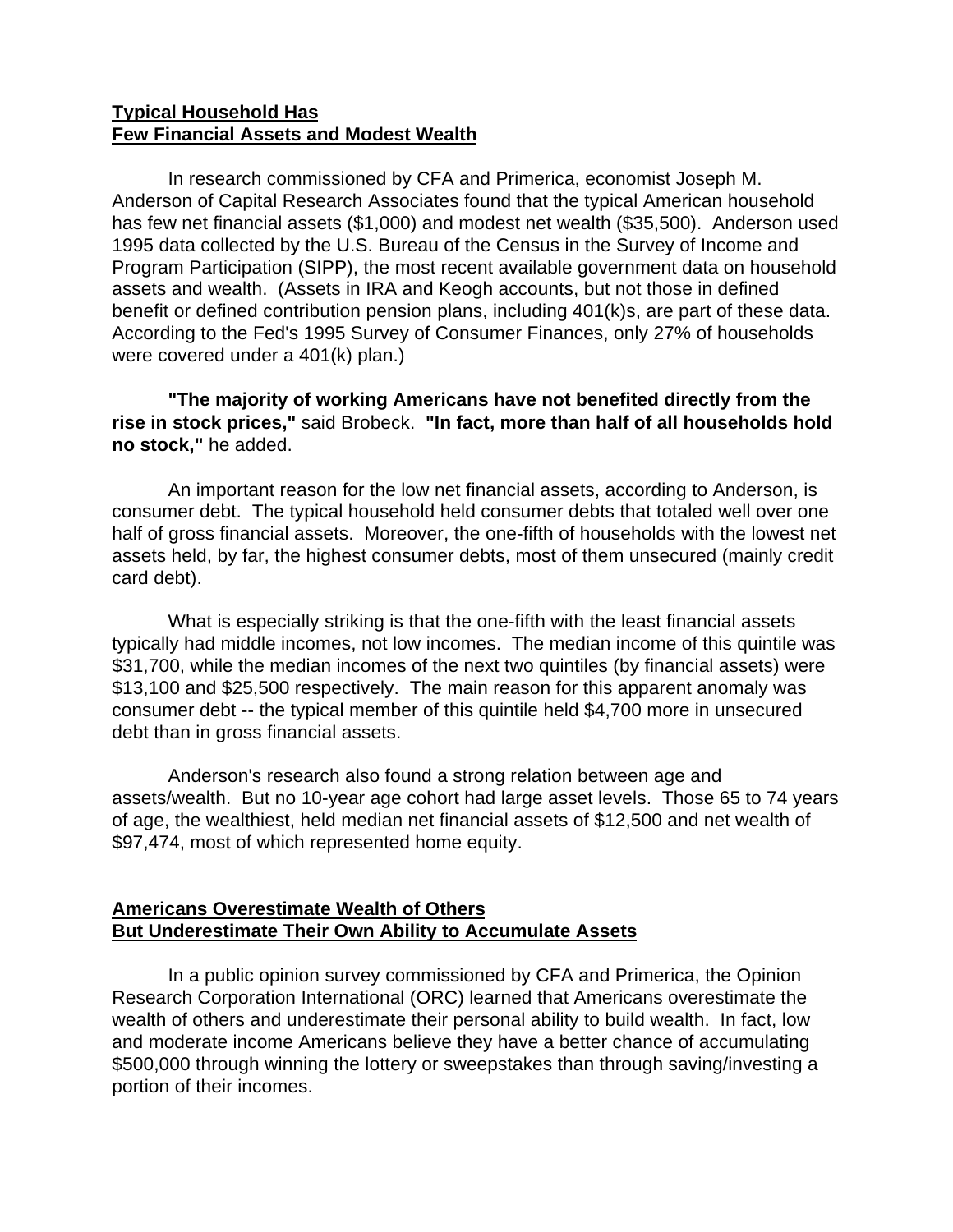When Americans were asked to estimate the net financial assets held by the typical household, only 7% correctly answered "under \$2,500." Nearly half (49%) estimated that these assets exceeded \$10,000 while another 36% did not know.

When asked to estimate the net wealth of the typical household, only 20% said "under \$50,000." 45% estimated wealth higher than this, and 34% did not know.

# **Many Erroneously See Lottery As Best "Savings Plan"**

Surprisingly, when asked what is your "best chance to obtain half a million dollars or more in your lifetime," 27% said, "win a lottery or sweepstakes," while 47% said "save and invest a portion of your income."

For those with incomes below \$35,000, more thought winning a lottery or sweepstakes was more promising than saving and investing a portion of their income. For households with incomes of \$25,000-35,000, 41% chose a lottery while only 33% selected saving; for those with incomes of \$15,000-25,000, 45% chose a lottery while just 31% selected saving.

One reason for this belief is that most Americans dramatically undervalue the "time value of money" -- the extent to which regular savings will accumulate over time.

- o When asked how much \$25 invested weekly for 40 years (at a 7% annual yield) would accumulate to, the median response was \$122,500. But in fact, this saving would result in an accumulation of \$286,640.
- o When asked how much \$50 invested weekly for 40 years (at a 9% annual yield) would accumulate to, the median response was \$239,400. Yet, this saving would lead to an accumulation of more than one million dollars -- \$1,026,853.

**"If Americans understood that their chances of winning a big lottery jackpot were 10 to 20 million to one but that they could accumulate hundreds of thousands of dollars through regular saving, more families would put the \$50 away rather than spending it on gambling or unneeded consumption,"** said Addison

# **Those Who Most Need to Save Are The Ones Most Likely To Underestimate the Value of Doing So**

The young, the poor, and the least educated are less likely than other demographic groups to understand the power of saving.

o For each of four scenarios, the estimates of young adults of how much savings they would accumulate were more than 20% less than the estimates of older Americans (who themselves underestimated savings).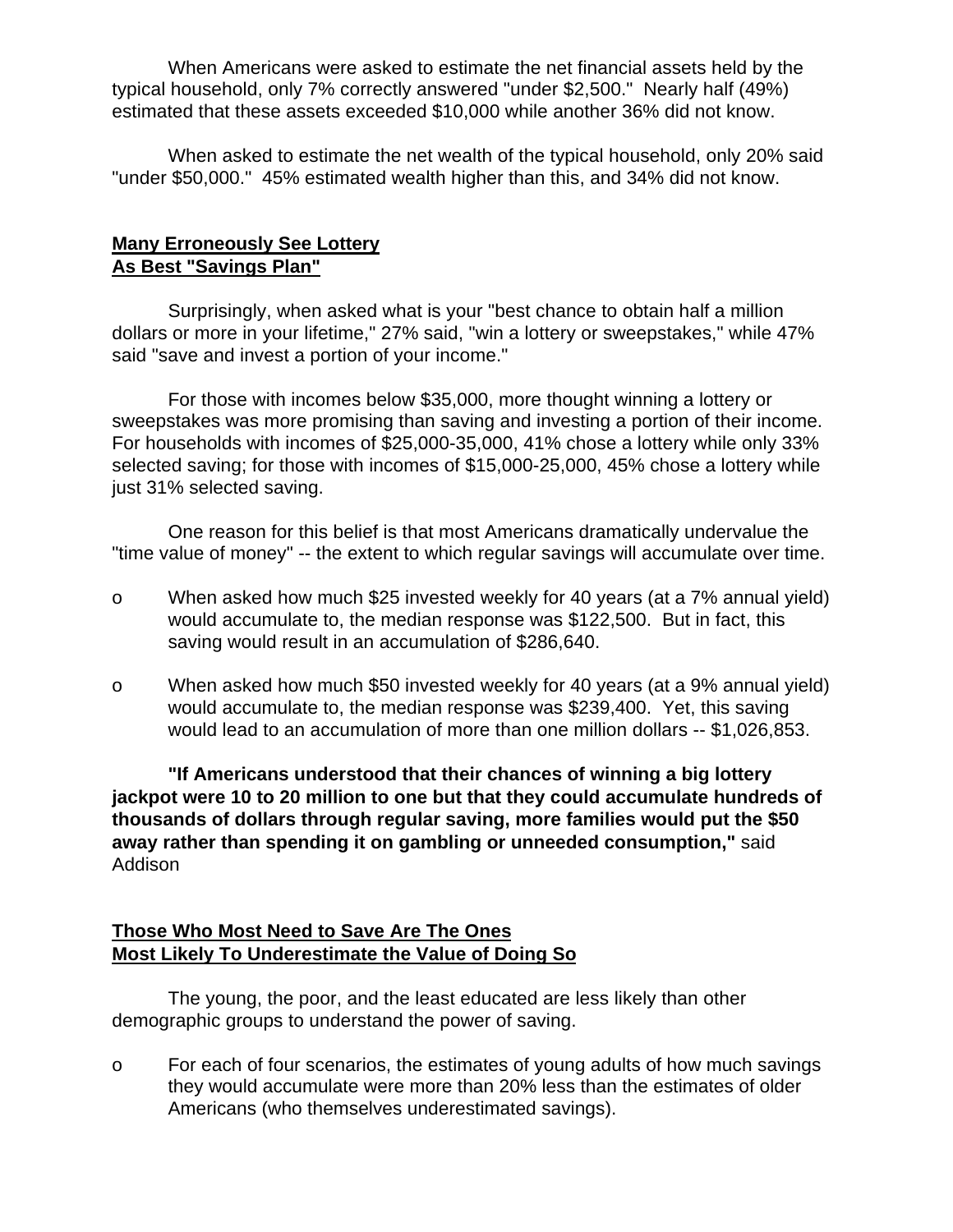- o Only 8% of households with incomes under \$15,000 know that \$25 invested weekly for 40 years at a 5% annual yield would accumulate to more than \$150,000 (compared to 28% of those with incomes of \$50,000 or more).
- o Only 30% of high school dropouts know that saving and investing is the best route to a big retirement nest egg (compared to 61% of college grads).

Survey data also revealed a gender gap noted by most other research. Only 40% of women believe that saving and investing is the most effective strategy for wealth-building (compared to 54% of men). Moreover, women were more than twice as likely as men (47% vs. 20%) to offer no answer to the question of how much \$25 a week saved would yield. And, when they did guess, they were more likely to underestimate the accumulation than were men.

#### **CFA and Primerica Make Available Free Pamphlet and Website Saving Calculator**

To help convince Americans that they can build wealth, and strategies for doing so, CFA and Primerica are making available a free pamphlet and website saving calculator. The pamphlet, **"Six Steps to Six-Figure Savings,"** recommends six basic wealth-building strategies, each with a specific action step. It also shows the power of saving over time and suggests a number of "easy ways to save." A free copy is available by sending a self-addressed stamped envelope to: CFA's 6 Steps to Savings, P.O. Box 12099, Washington, DC 20005.

The website calculator allows users to estimate savings, over various time periods at different rates of return, for ten specific ways to save (e.g., brewing your own coffee, eating out one night less per week, paying off a credit card balance). To use the calculator, visit: *www.consumerfed.org*. Also available on this website is the "6 Steps" savings pamphlet.

CFA and Primerica plan to publicize the results of both studies, distribute hundreds of thousands of pamphlets, and communicate the availability of the website over the next year. These materials will be used by a new AMERICA SAVES wealthbuilding campaign directed at low- and moderate-income households, which CFA is organizing.

Primerica is a leading provider of a broad array of financial products including insurance, investments, and debt consolidation loans. Primerica is a member of Citigroup (NYSE:C), the global financial services company, with some 100 million clients in 100 countries.

CFA is a nonprofit association of more than 250 pro-consumer groups, which, since 1968, has sought to advance the consumer interest through advocacy and education.